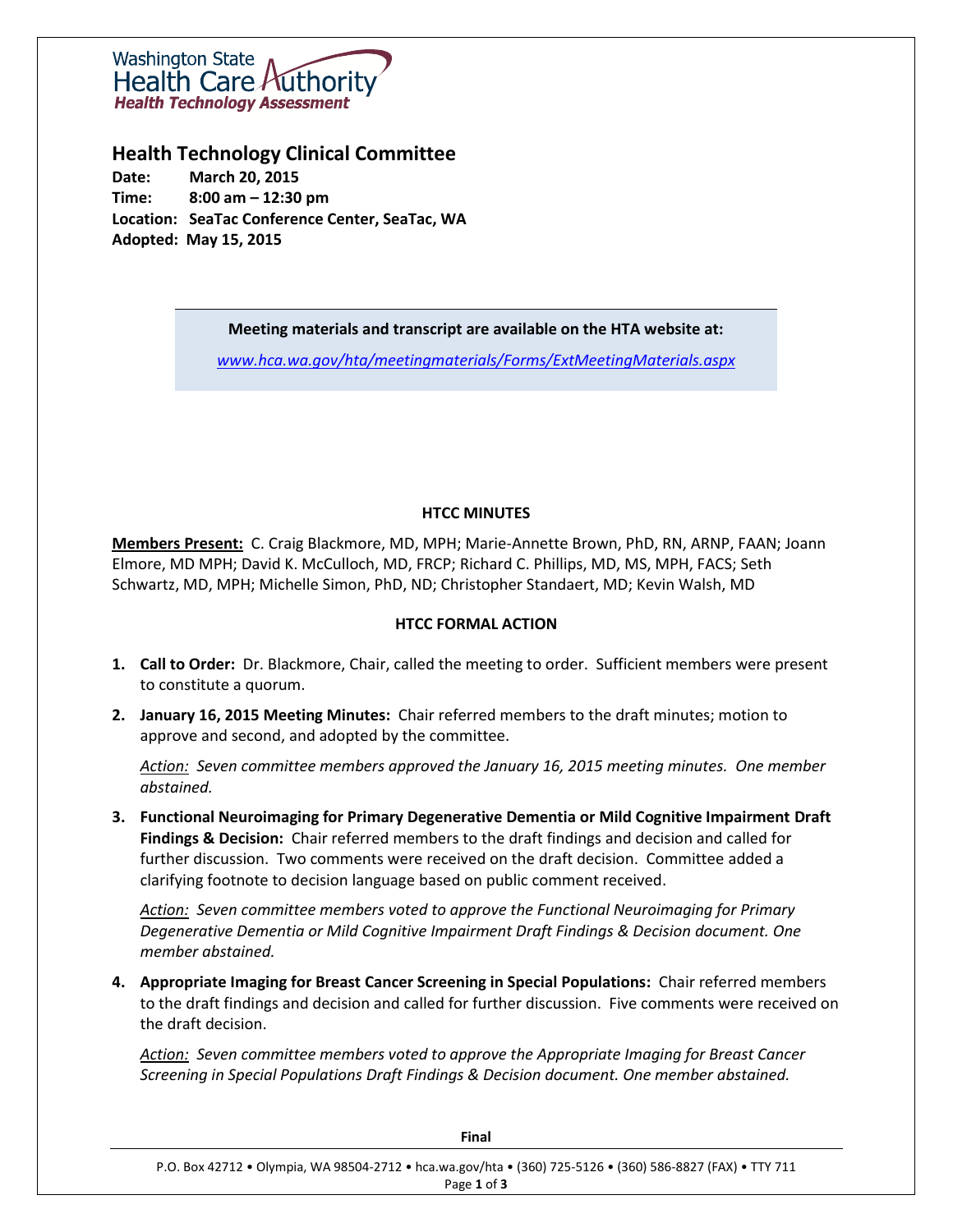# **5. Testosterone Testing:**

#### **Agency Utilization and Outcomes:**

G. Steven Hammond, MD, PhD, MHA, Medical Director, Washington Department of Labor and Industries presented the state agency utilization rates for Testosterone Testing for Adult Males to the committee. The full presentation is published with March 20 [meeting materials.](http://www.hca.wa.gov/hta/meetingmaterials/Forms/ExtMeetingMaterials.aspx)

# **Scheduled and Open Public Comments:**

The Chair called for public comments. Open public comments were presented by:

• Bruce Smith, MD, Regence/ Blue Shield

# **Vendor Report and HTCC Q & A:**

The Chair introduced the clinical expert for Testosterone Testing, Alvin M. Matsumoto, MD, FACP, Professor, Department of Medicine, University of Washington School of Medicine.

Teresa L. Rogstad, MPH, Hayes, Inc. presented the evidence review addressing Testosterone Testing. The full presentation is published with March 20 [meeting materials.](http://www.hca.wa.gov/hta/meetingmaterials/Forms/ExtMeetingMaterials.aspx)

#### **HTCC Coverage Vote and Formal Action:**

#### *Committee Decision*

Based on the deliberations of key health outcomes, the committee decided that it had the most complete information: a comprehensive and current evidence report, public comments, and state agency utilization information. The committee concluded that the current evidence Testosterone Testing demonstrates that there is sufficient evidence to cover with conditions.

The committee considered all the evidence and gave greatest weight to the evidence it determined, based on objective factors, to be the most valid and reliable. Based on these findings, the committee voted to cover with conditions Testosterone Testing. [See transcript for full committee deliberations.]

#### **HTCC Committee Coverage Determination Vote:**

|                             | <b>Not</b> | <b>Covered Under</b>      | Covered         |
|-----------------------------|------------|---------------------------|-----------------|
|                             | Covered    | <b>Certain Conditions</b> | Unconditionally |
| <b>Testosterone Testing</b> |            |                           |                 |

#### *Discussion*

The chair called for discussion of conditions and evidence related to testosterone testing. The committee identified potential conditions and moved to vote. The committee voted to cover with the following conditions:

| <b>Final</b> |  |
|--------------|--|
| Page 2 of 4  |  |